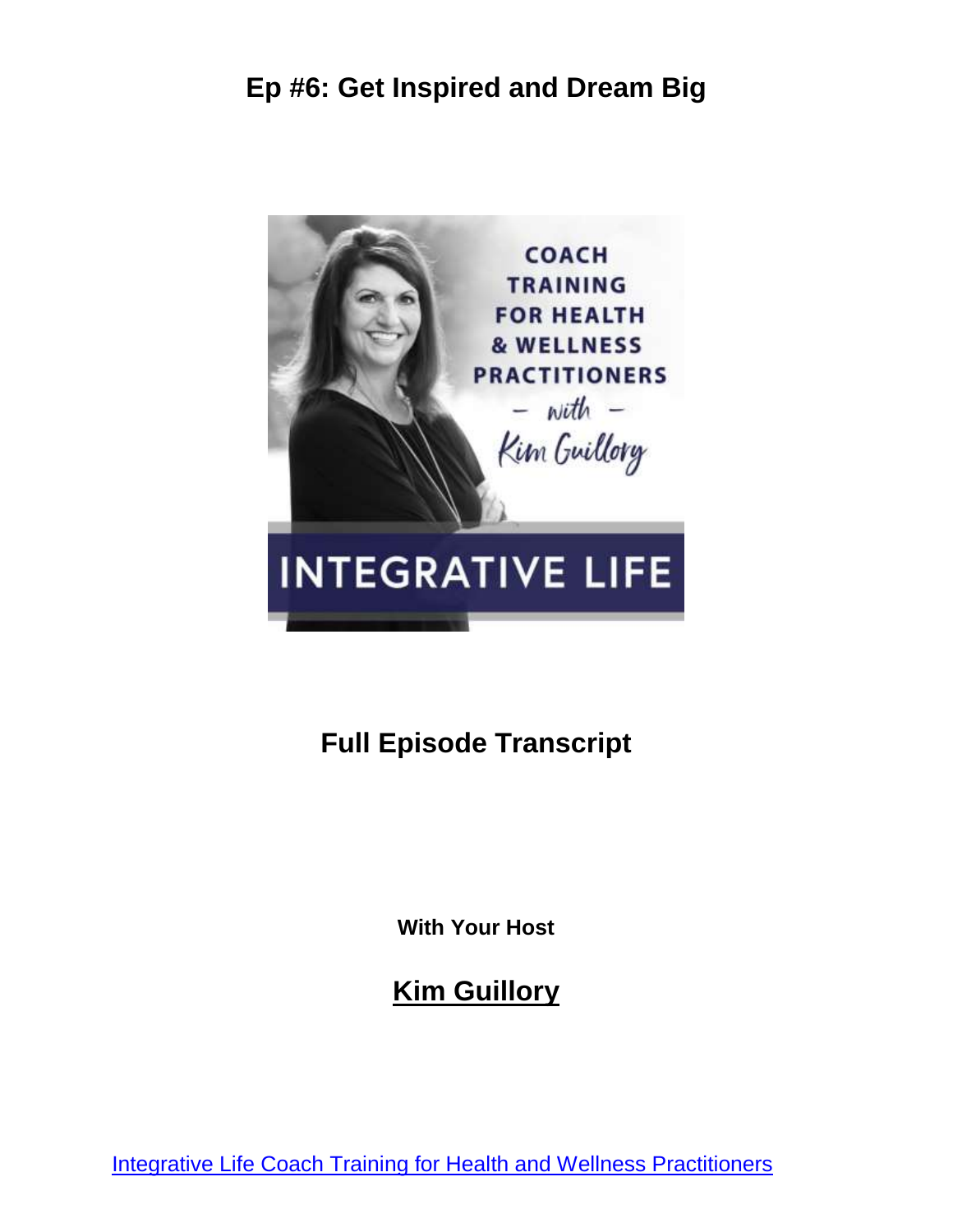Welcome to Integrative Life Coach Training for Health and Wellness Practitioners, the only podcast that can help YOU help more people, create a greater impact, and make more money in the health and wellness industry. Join Master Clarity and Confidence Coach, Kim Guillory, as she teaches you how to integrate your passion to serve with your skills and experience to create a business you love. Let's get started…

Hi guys. This episode is brought to you from Walt Disney World. I am on a girl's trip here with my granddaughters and their mothers and it is so fun. I'm taking the day off today for a little bit of self-care, catching up, unwinding, getting this podcast out while it's quiet.

We spent the day at Magic Kingdom yesterday and they were repeating today just to catch a few of the extra things, so it was a great opportunity for me to sit back and lucky me, it was cold and raining and I stayed warm and dry. I'm waiting for them to come back from the fire show right now as I record this - for the fireworks.

Anyway, let's talk about my experience here. I am blown away. Guys, it all started with a vision. This amazing, beautiful space of entertainment, family times, opportunity to enjoy each other. So fun to think about how huge this place is and this vision has grown to such an inspiration. It was a great opportunity to turn this into an episode, a topic that I am so passionate about. And truly how can I help you to expand into a greater vision, possibility, just expansion of life in general.

You know, I'm thinking about my own vision and I thought it was so big. It felt so big and scary to me, but as I see what's truly possible in the world by people who have done it ahead of me, I'm just in so much awe, gratitude, hopefulness that this truly is available to all of us who so desire it.

My idea of the *Integrative Life* is to create this conscious community. I like to call it the affordable self-care act instead of the Affordable Healthcare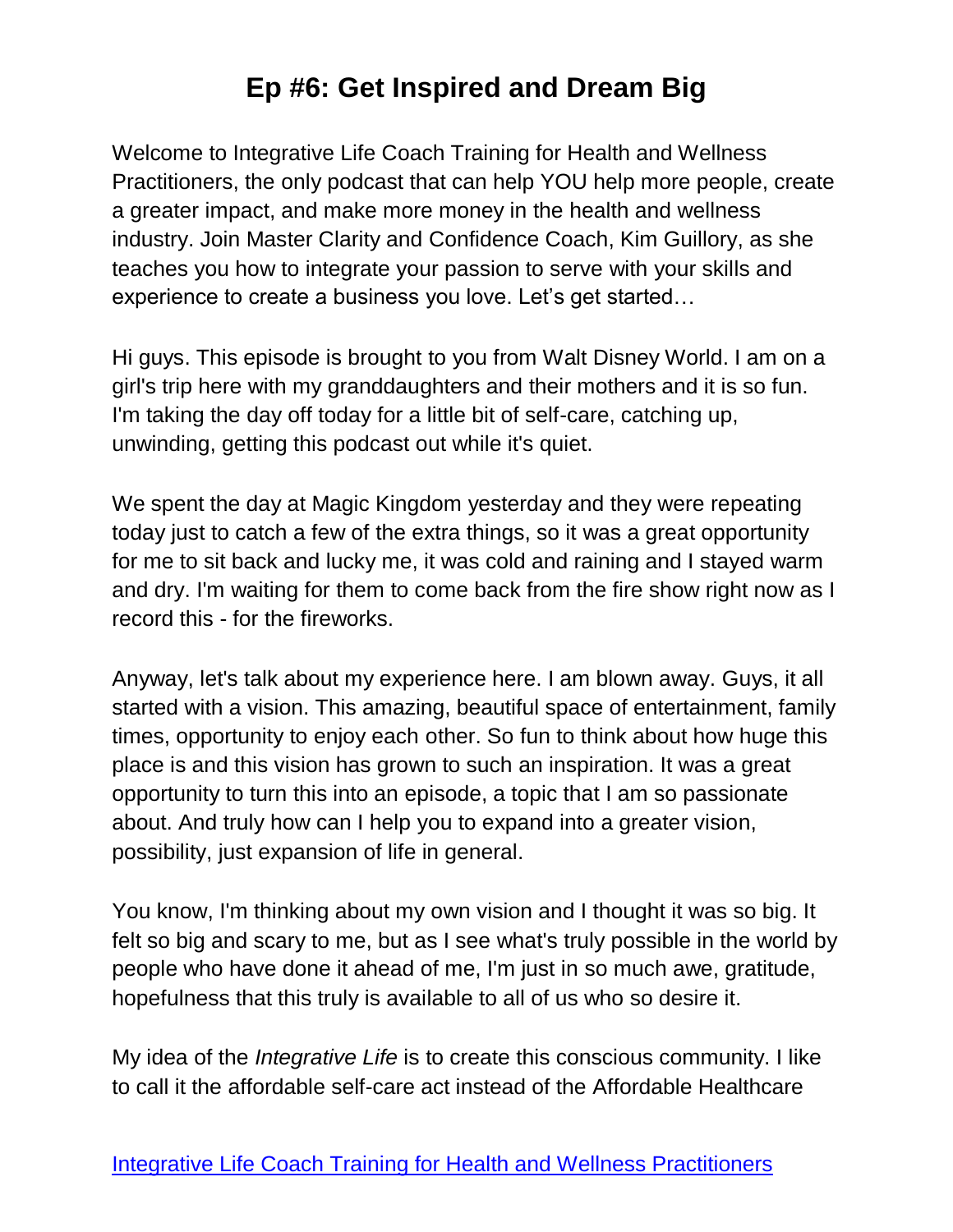Act. It includes exposure to mental and emotional wellness, coaching, and just a way to transform healthcare by changing habits and behavior, becoming more mindful, slowing things down, becoming present, living under a more conscious environment of truly recognizing the things that we do and want to create with intention.

It's our personal responsibility to become better humans, to become healthier humans. We have to take responsibility for ourselves and our lives and if we want more and better, we have to create it. My intention here is to bridge the gap between self-care and healthcare. We were not taught about mental and emotional wellbeing. We weren't taught how to process emotions, how to deal with trauma or sadness or things that have gone wrong, or being able to express our emotions in a healthy way.

And I would love to teach more health and wellness leaders how to help more people, how to reach more people, make a greater impact. And also, to step into the role of abundance instead of this nickel and diming hour for dollars where the mindset is about if insurance doesn't pay for it, then it's not qualified and if they pay for it out of their own pocket.

And I would love to see mental and emotional health come to that place of priority where it's not even a comparison about does insurance cover it or not but it's about prioritizing how important it is in your life, in your wellbeing because guys, at the end of the day, when you really think about it, it is everything. It's everything. It's how you feel, it's the actions that you take because of how you feel.

Mental and emotional health is everything from a more balanced, holistic life, you can create whatever abundance you want to create or do whatever your dreams are, whatever your visions are, bringing them forward. But we have to be coming from a sane and stable mind and not from a reactive place but from a responsive place.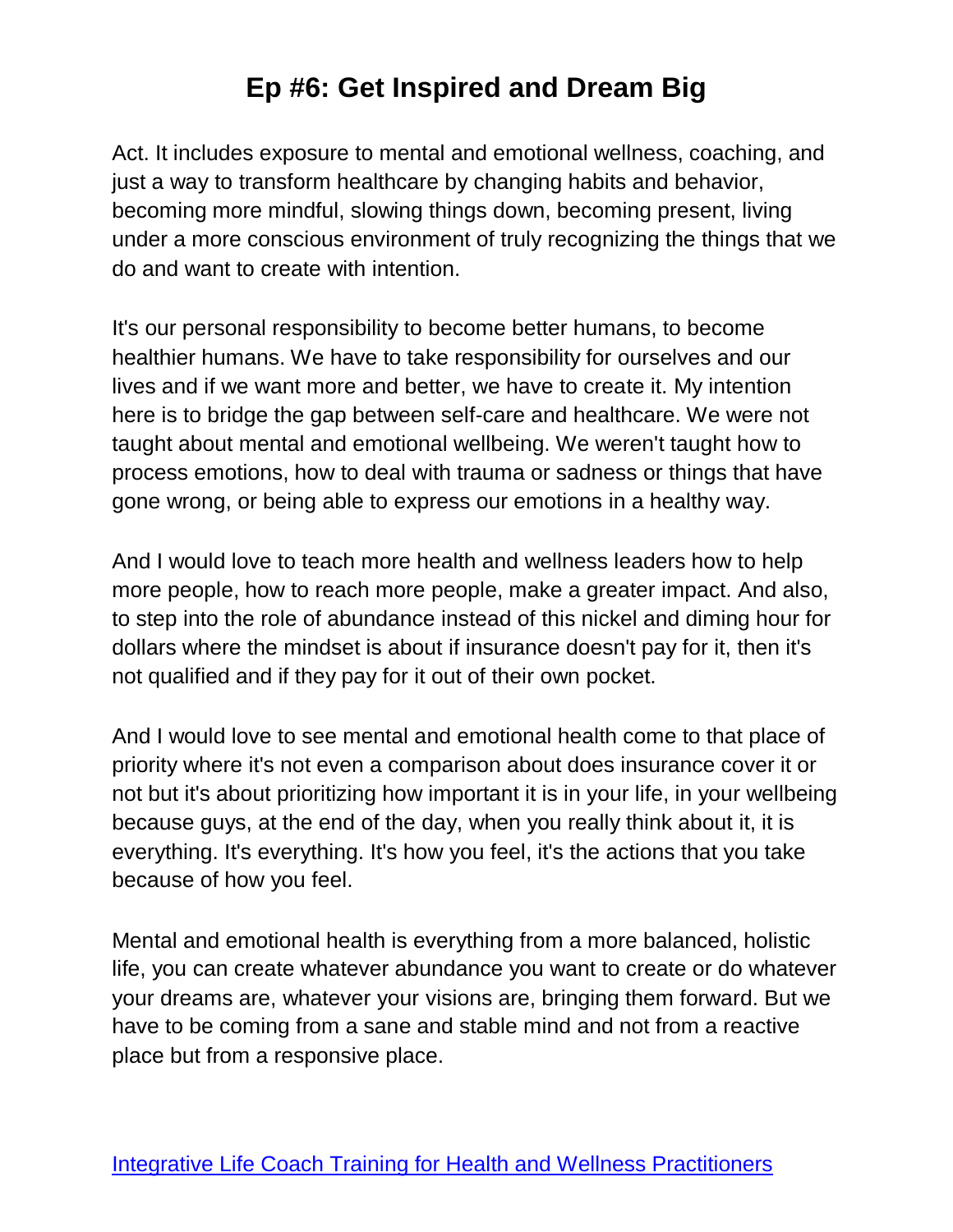So our ability to manage our minds, because the way we think is how we feel. So if we can manage how we think about things and how we respond to an emotion and allow old emotions to process so that we're not reacting to them, then we can take conscious action towards getting the results that we truly want to bring into our life.

So Disney is my reminder that all things are possible, even my vision for all of us to experience this integrative life where we balance all parts of our experiences. Those from the past that haven't been processed or haven't been recognized or haven't been healed, as well as our present. Right now, right here, the things that we experience as well as moving forward and what we want to bring more of into our life.

So I wanted to give you a couple of my takeaways from my experience so far and I'm here for the week. I've only had one day, but it truly made such an impact that I wanted to take the opportunity and have this recorded not only for you but even to remind myself.

First of all, I was kind of blown away that I couldn't even imagine the expansiveness of what I was seeing and experiencing, which means that I want to open up my perception even further. I want to be able to see bigger, like what I'm seeing here. I want to open up that part of my mind, that creative flow, that being able to see more possibilities.

Whoever are the designers behind all of this stuff is just - I mean, we don't even have to have a card to come into our own hotel rooms or doors. It's a bracelet for where you go and where you eat and the lines you stand in. And the beauty of the rides and the experience and just the way they've put in so much emotion behind being able to feel what it feels like to fly.

Anyway, I'm getting carried away in Disney World again. So one of the things that really caught my attention is being able to expand my own perception, to dream bigger, to believe bigger, and to take bigger action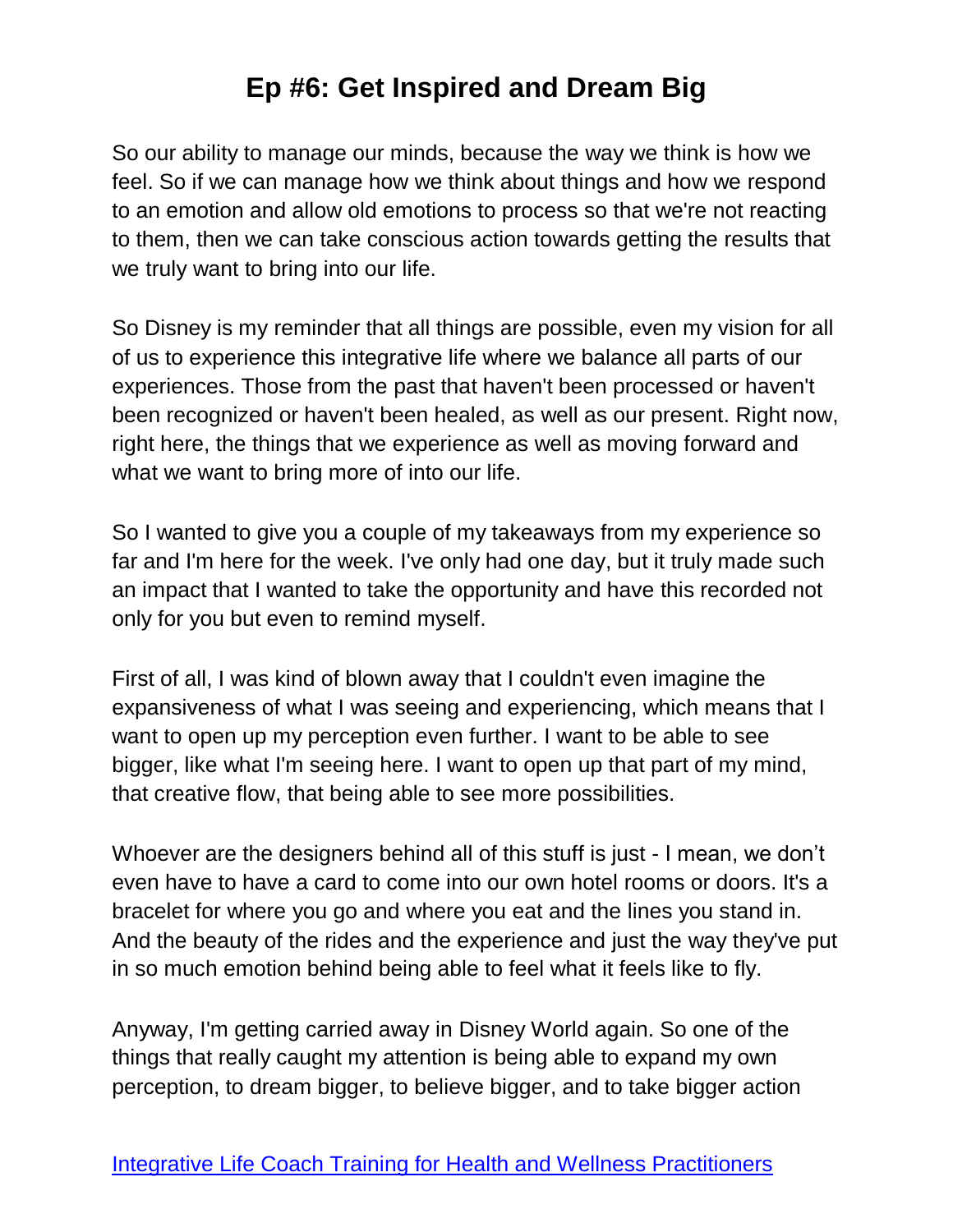steps without allowing the fear and the doubt to stop me, but to truly live the dream. Because by believing it, truly, truly believing it, I know I'm going to take the aligned action and then I'm going to live the results, just like I'm experiencing the results of one man's vision. So good.

I love learning by the example of possibility, the possibilities that I'm seeing here, and also by being an example of possibility I feel like I can give back to the world by sharing my experiences and what I have achieved and what I am learning and proving to be possible. That leaves an impact on other people and it motivates and inspires them to believe that they can do it too because it is available for all of us.

Another thing that I'm taking away from this experience is how important it is to truly have the ability to manage our mind and emotions because it is everything. Watching these other families experience and even watching the toddlers have temper tantrums and some of the parents having temper tantrums.

And my girls and I standing in line, it's kind of like the joke like, it's a good thing we don't have the guys here with us because they would not be tolerating this, they'd be ready to go back to the room, they'd be ready to bail out. But because we prepared our minds to enjoy the whole experience, knowing that waiting in line was part of the experience.

And we're actually taking advantage of that time spent together in the line. That's before the ride, and then again after the ride, sharing how it was for each of us, and truly enjoying every single stage. Planning, preparing, waiting, experiencing, sharing, and just being in the presence of time itself.

Not reacting. Like, in reminding the kids, no, this is what we signed up for, we're going to wait and it's going to be fine and this is part of it and it's going to be totally worth it. And watching, like I was thinking this is something we need to share with the travel agents like, hey, whenever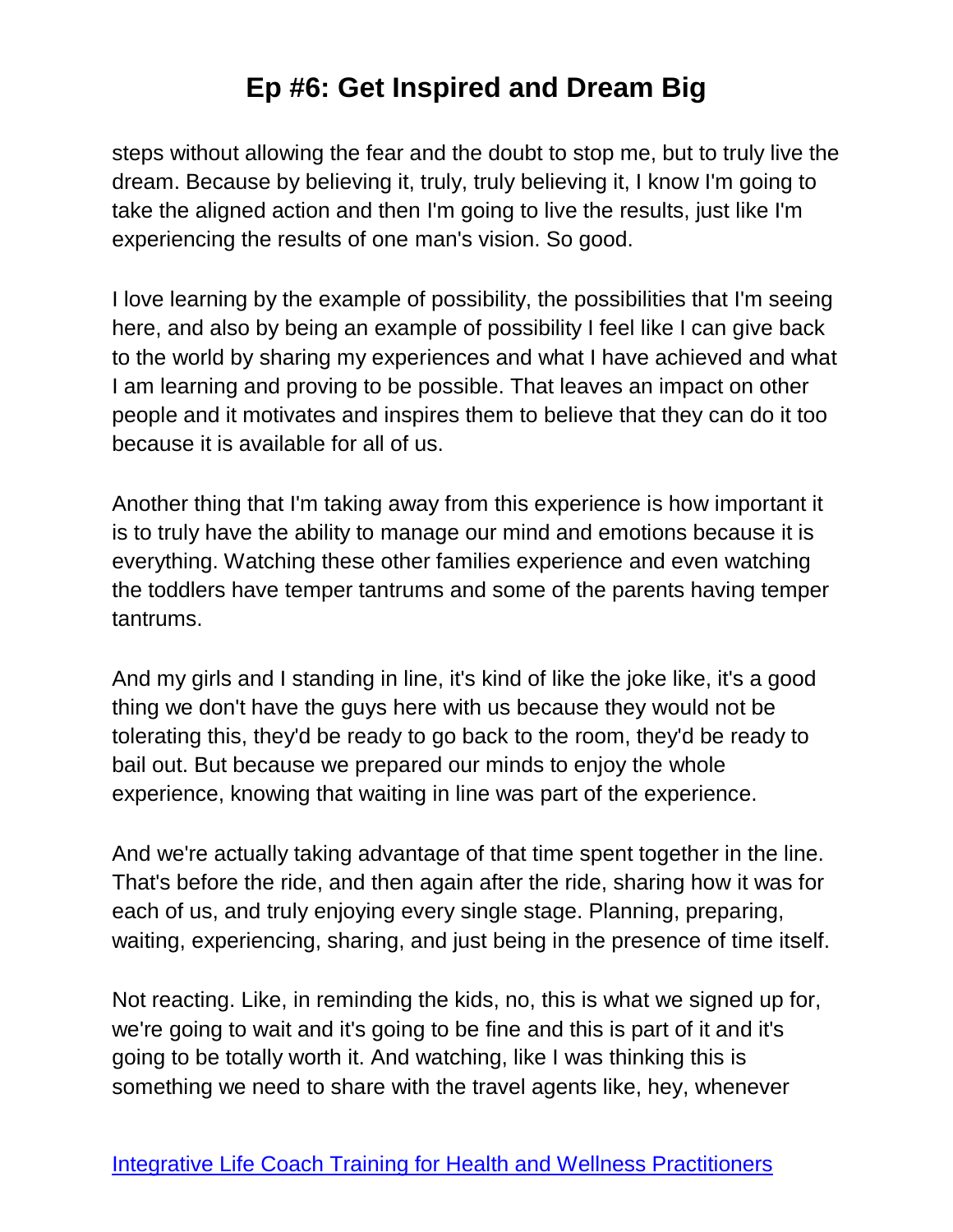people sign up and say they're going to Disney, we're going to offer this course in managing your mind and your emotions just to make it a better experience for everyone. Wouldn't that be cool?

And another thing that I'm taking away is the business integrity. Like, value, prioritizing, creating demand. I've learned so much about what I call the lingo language of Disney World is Fastpass and Magicbands and all this stuff that I'm just kind of learning what it means and how important it is to offer an option to pay for convenience, to pay for priority.

And I remember when we were standing in line and I guess it was like a 90 minute wait and we get onto another ride and it was like, we're passing everyone up and I'm like, what's going on here? And they're like, this is the Fastpass. I'm like, wow, this is so cool, just to kind of take that little fast track in. But my question was why don't we just do this for all the rides? This would be so fun.

And well, they let me know that you can only have three per day. Well hello, Disney. This is how you prioritize and create a demand because now I have this great respect for and I imagine, for which rides are you going to prioritize and choose accordingly. Like, that one has a high demand, a lot of people are going to be waiting so let's use the Fastpass for that one. This one not so much, so we'll probably be able to wait in line, it won't be so long.

And I'm like, oh my god, isn't this so interesting because it's the same thing in our business and what we create and what we make convenient, what we prioritize, what we create a demand for. And truly offering more value and being willing to stand in the essence of that and charge what it's worth and truly trust that there are people who will want it and being able to serve on that level and not serve as many.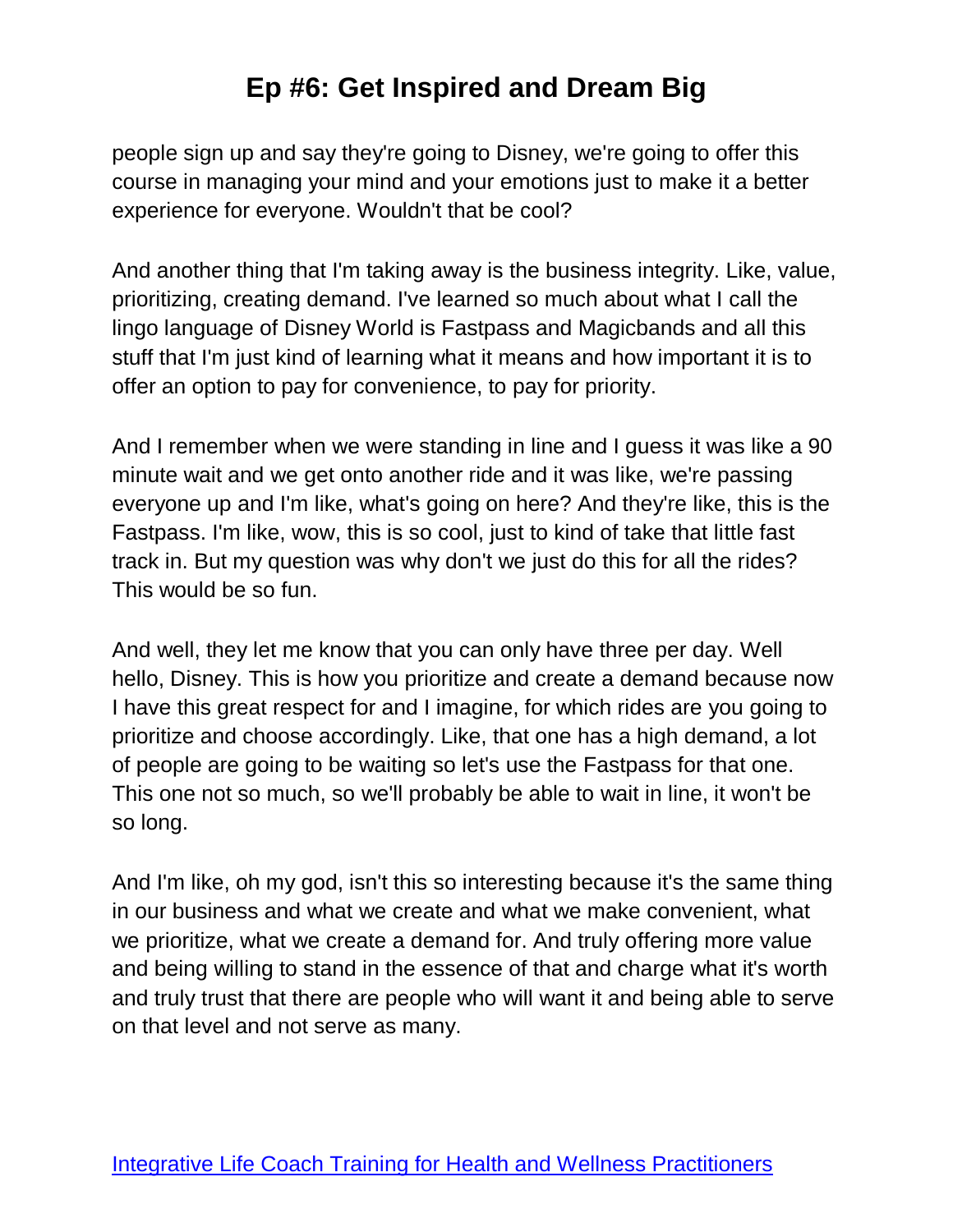It does become about quality and not quantity and not budgeting and bargaining. And I'm not saying there's not a place for that. There absolutely is. There's always an option, but when I was going through my own health and wellness journey, I totally would have paid for someone who knew what they were doing, who had the expertise, no matter what they were charging to be able to offer me that experience, to truly offer me a solution.

I really wasn't worried about how much it was costing an hour. I wanted the solution. I wanted the resolution. And what we are doing now in the health and wellness industry with these modalities that we're bringing in with the coaching, the whole mind body wellness integration, so powerful and so effective. It is worth all of the money and all of the energy and the time put into it for yourself, for your own health.

And that would be the prioritizing your own health and what you need and budgeting for it. So if you know you're going to Disney World and you're going to want to prioritize some things, then you can plan for it in advance and put that first and foremost. Maybe something else won't be quite so important for the next few months, but you've been given the opportunity to prioritize because you know about it, and that is something that I'm bringing forward in this coaching business is more exposure.

More exposure to the *Integrative Life* so people know they do have an option and that they can plan for it, but we have to get more exposure out there. We have to let people know. This is still new. We're still in the frontline of bringing mind body integration forward, on truly educating people on how our thoughts, our beliefs creates our future.

It's actually what we are presently living right now is what we have been believing. What we put into our mind is what is reflected in our life. So these are my lessons from Disney. Being able to articulate it in such a way that it truly - how we do anything is how we do everything, and all of this relates to all of it. All of life.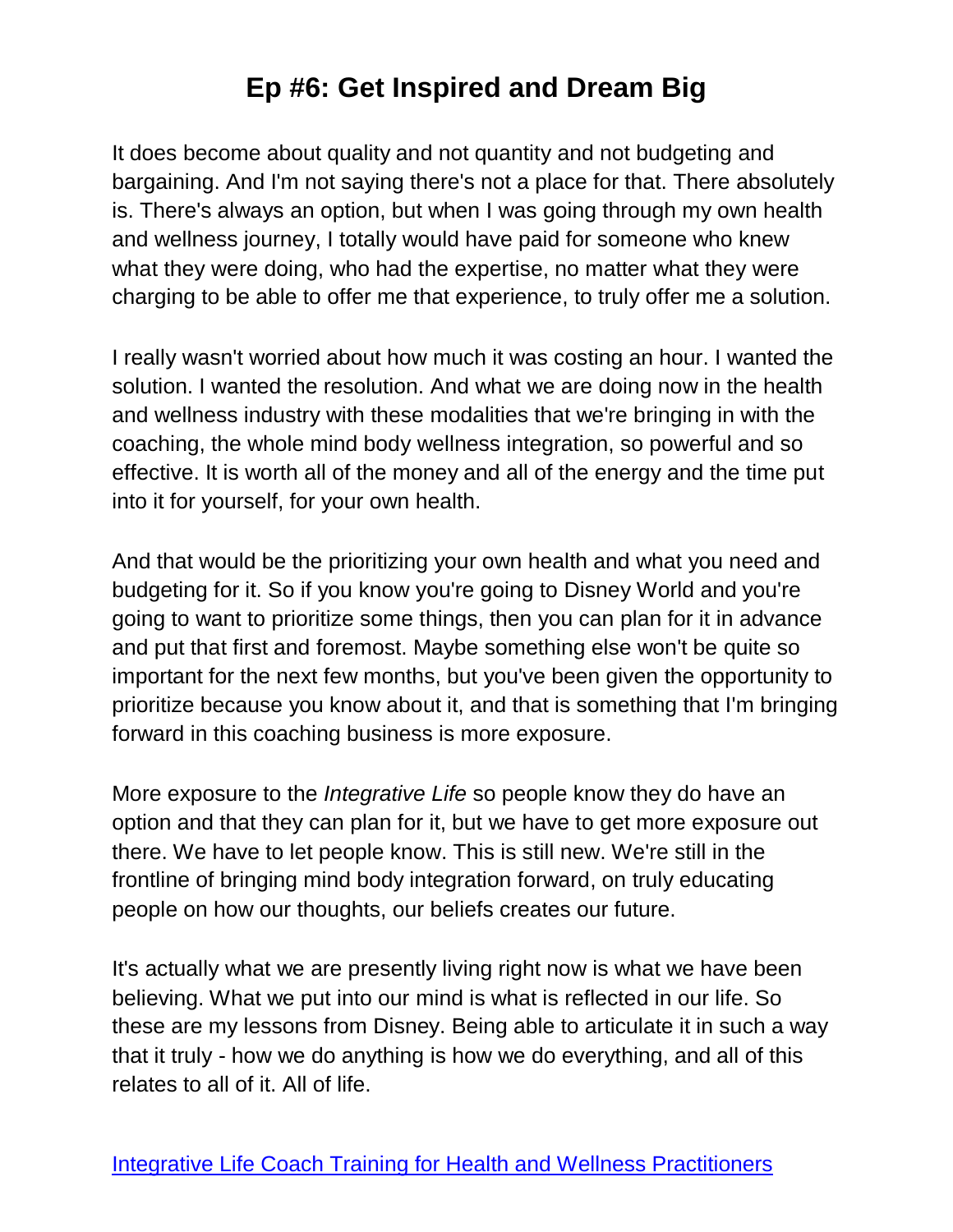So comparing or creating analogies just to help us see on a deeper level how everything relates to us and how we have the choice but we also have the responsibility. So the business integrity, the value, convenience, prioritizing demand really spoke to me because the integrative life coaches, this is what they offer. This is what the whole training and experience is about and it's because I wanted to create something that wasn't available when I needed it.

And I am truly in integrity in teaching this and taking this out into the world, which is the whole reason for this podcast. And sharing it with other people who are maybe now in the same situation that I was in. But also for health and wellness leaders who want to help their patients and clients and haven't been able to because they've been practicing old time medicine that now they have an opportunity to learn more about the mind and how it affects our health, even our wealth, our relationships, and all parts of our life.

And we are always learning if we choose to be. So it's about practicing awareness and setting intentions to evolve, to have the freedom to experience, and that expansion. Expansion for all who so desire to experience more.

That, my friends, was my experience at Disney World. Looking behind the scenes, this is where my thoughts process and I am just so business minded but more than that, my vision is truly to change and shift humanity's mindset about health and about wealth. How we view what we want to experience in our life, and for me, it's super important to feel my absolute best and to be able to afford the things that will improve my health ad I want to create more leaders, teach more leaders to offer more of this for people who want it.

The *Integrative Life* is all about possibilities for health and wellness leaders who want to help more people by creating an impact, making more money